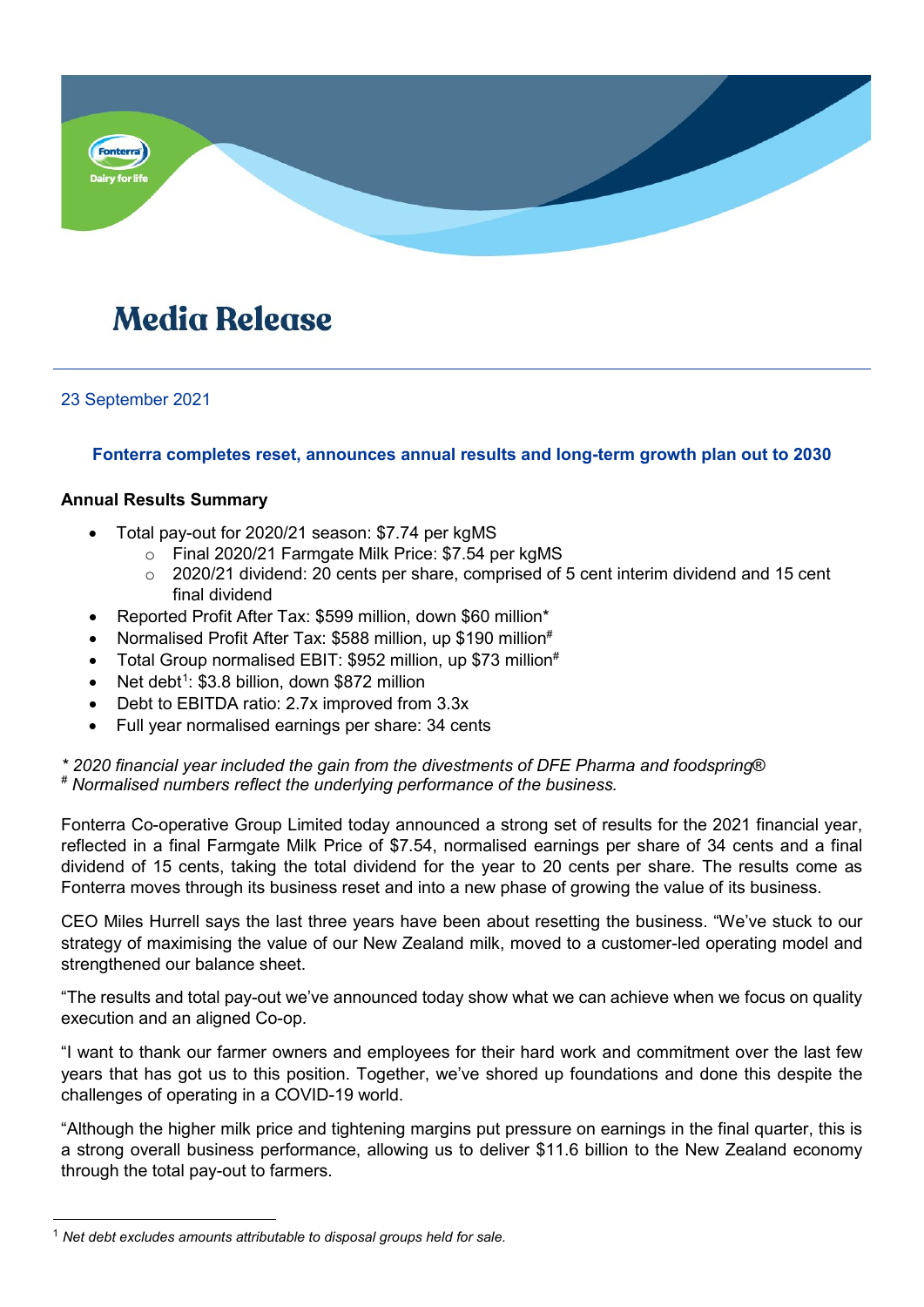"The work we've done as part of the 2019 strategic reset means we're well placed to take advantage of favourable industry dynamics. Growing global demand for dairy coupled with constrained supply has resulted in high prices for our milk. Our resilient supply chain has allowed us to get products to market and the healthy demand for our farmers' New Zealand milk has seen a record shipping year for the Co-op.

"We've continued to reshape our business and the sales of our joint venture farms and wholly-owned farming hubs in China. Our continued focus is to get our New Zealand milk to the world."

Total Group normalised EBIT, which reflects underlying business performance, was up 8% to \$952 million, with Total Group normalised operating expenditure down 3% to \$2.2 billion.

Mr Hurrell says a focus on financial discipline has paid off. "Net debt is down by \$872 million to \$3.8 billion, cashflow has improved again and at 2.7x, we are now within our long-term target Debt/EBITDA ratio.

"We are pleased with our \$599 million reported profit after tax. While down on last year, the 2020 financial year benefited significantly from the divestments of DFE Pharma and foodspring®. Normalised profit after tax grew by \$190 million to \$588 million, driven by improved earnings and lower interest expense.

"Our sales book is well balanced across the regions and a number of our markets have performed well. In Asia Pacific, significant improvements in our Foodservice and Consumer channels have pushed normalised EBIT up 28% to \$305 million. We've expanded our Foodservice footprint in the region and are seeing the benefits of that.

"Here – like in many of our markets – COVID-19 has changed consumer behaviour, with people choosing to cook at home. That's really benefited our consumer brands and supported upward momentum in our Consumer channel performance, particularly in New Zealand and Australia.

"Greater China continues to be an important market for us, with normalised EBIT up 10% to \$403 million. This speaks to the strength of our Foodservice channel, China's dynamic economy and its love for dairy.

"Africa, Middle East, Europe, North Asia, Americas' (AMENA) normalised EBIT was down 28% to \$336 million, reflecting our strategy of redirecting product into higher-margin markets. However, we have seen improvements in our Foodservice and Consumer channels within the region, including a turnaround for our Chilean business.

"Our total dividend for the year is 20 cents per share, which includes an interim dividend of 5 cents per share and a final dividend of 15 cents per share. Three cents of the 15 cents per share reflects the reversal of previous impairment of our China Farms. For a 100% share backed farm, this means a total pay-out of \$7.74 per kgMS."

Mr Hurrell says that progress isn't limited to the Co-op's financial performance. "I'm proud of our efforts to reduce our environmental impact. New Zealand dairy has the lowest carbon footprint in the world, but we also know we need to do much more.

"This year, we reduced our carbon emissions from coal by more than 11%, as Te Awamutu completed its first season using renewable wood pellets. We also recently announced our Stirling site will move to renewable energy from August next year. Our farmer owners are also doing their bit, with record numbers achieving the top level of our Co-operative Difference framework and 53% of supplying farms now having a Farm Environment Plan. That's good for the environment and it's also what our customers expect."

Looking to the current season, Fonterra has announced a 2021/22 earnings guidance range of 25-40 cents per share and has also reaffirmed its 2021/22 forecast Farmgate Milk Price range of \$7.25 - \$8.75 per kgMS, with a midpoint of \$8 per kgMS.

Mr Hurrell says the strong milk price is likely to continue. "A high milk price is good for farmers and good for the New Zealand economy. However, this does have the potential to squeeze our sales margins and impact earnings."

Mr Hurrell says the impact of COVID-19 continues to be felt, particularly across the supply chain. "We expect competitive tension in the global shipping market to continue this financial year. We have largely been able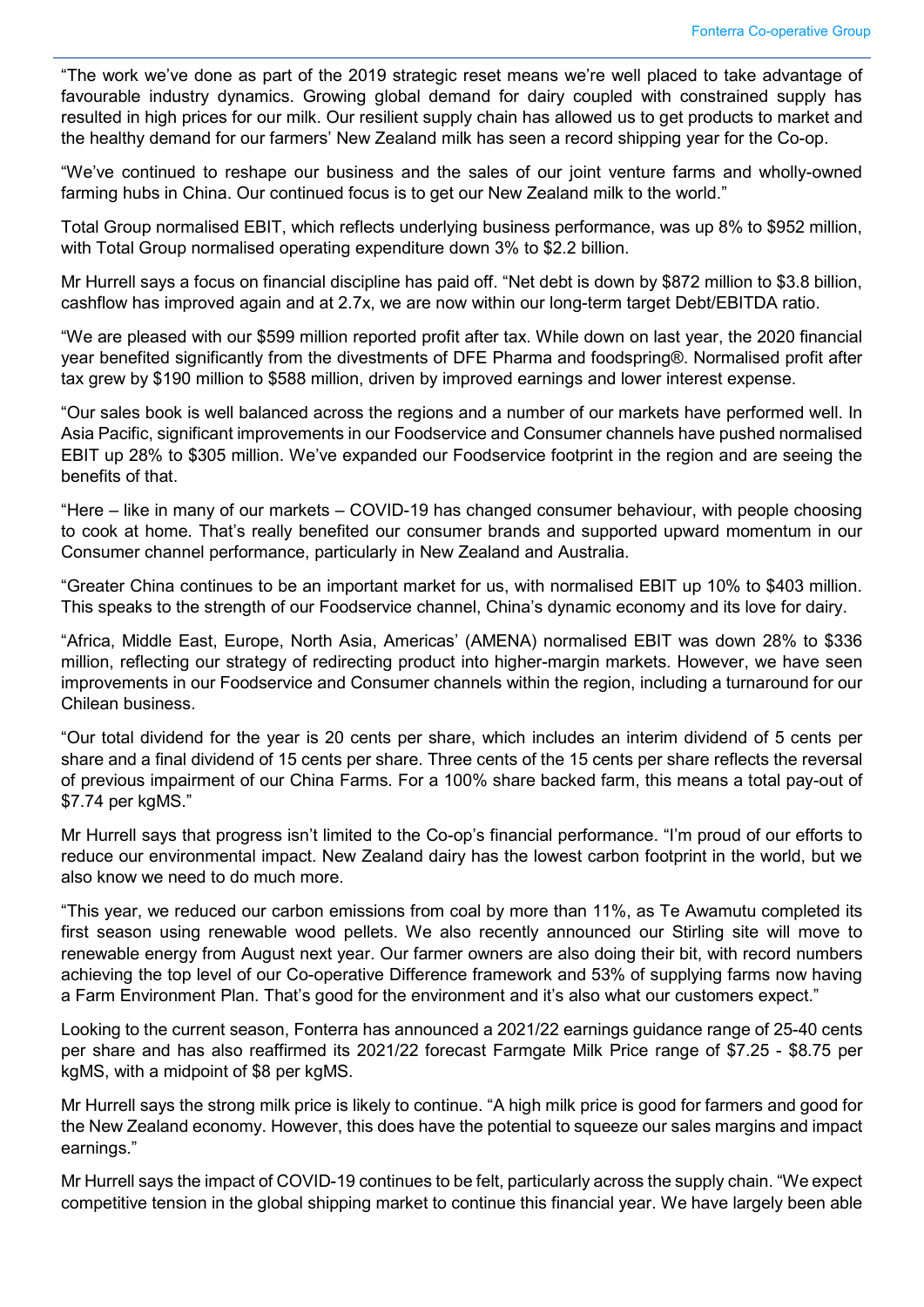to mitigate this thanks to the strength of our Kotahi partnership which has allowed us to keep our product moving through the supply chain."

## **Long-term strategy**

Fonterra is now turning its mind to the next phase of its strategy, as it completes its reset and focuses on value growth. Mr Hurrell says as the Co-op looks out to 2030, the fundamentals of dairy – in particular, New Zealand dairy – look strong.

"Put simply, the world wants what we've got – sustainably produced, high-quality, nutritious milk. This comes at a time when we see total milk supply in New Zealand as likely to decline, and flat at best.

"On one hand, this requires the right capital structure to help ensure we don't lose the benefits of what generations of farmers have built – a New Zealand dairy co-operative of scale.

"But on the other hand, it gives us more options to be selective about what we do with our Co-op's milk. In doing so, we can increase the value we generate for farmers and New Zealand over the next decade.

"To make this happen we have made three strategic choices – continue to focus on New Zealand milk, be a leader in sustainability and be a leader in dairy innovation and science."

#### Refine our asset portfolio to focus on New Zealand milk

Fonterra believes it has an opportunity to differentiate New Zealand milk further on the world stage, with the aim of getting more value from the Co-op's milk.

Mr Hurrell says this requires Fonterra to focus its capital and people on enhancing New Zealand milk and for these reasons the Co-op has reviewed the ownership of its two other milk pools – in Australia and Chile.

"Soprole is a leading Chilean dairy brand, and Prolesur is a subsidiary of Soprole focused on sourcing milk and manufacturing products in Southern Chile*.* The operations do not require any New Zealand-sourced milk or expertise, and in this context, we are starting the process to divest our integrated investment in Chile.

"Fonterra Australia is on strategy for the Co-op and remains an important export market for our New Zealand milk, especially for Foodservice products and advanced ingredients. We are considering the most appropriate ownership structure for this business, one option is an IPO, with the intention that we retain a significant stake.

"We see both these moves as critical to enabling greater focus on our New Zealand milk and, importantly, allowing us to free up capital, much of which is intended to be returned to shareholders."

## Invest in sustainability and dairy innovation and science

Mr Hurrell says to strengthen the value proposition of its New Zealand milk, the Co-op will increase investment in sustainability and R&D.

"New Zealand has the unique position of being the lowest carbon producing dairy nation on the planet and when you combine this with our pasture-based model, animal welfare standards and scale efficiency, we have something that can't be replicated.

"But we can't slow down now. Customers want to know where their food comes from and the environmental impact it leaves, and a farmer's livelihood relies on a stable climate and healthy ecosystems.

"This is why we have an aspiration for our Co-op to be Net Zero carbon by 2050. Over the next decade we intend to invest around \$1 billion in reducing carbon emissions and improving water efficiency and treatment at our manufacturing sites.

"We also know that to maintain our relative carbon footprint advantage against the northern hemisphere farming system we must solve the methane challenge.

"We are aiming to increase our current total annual R&D investment by over 50% to around \$160 million per annum in 2030, with about \$60 million per annum specifically targeted at growth in Active Living, as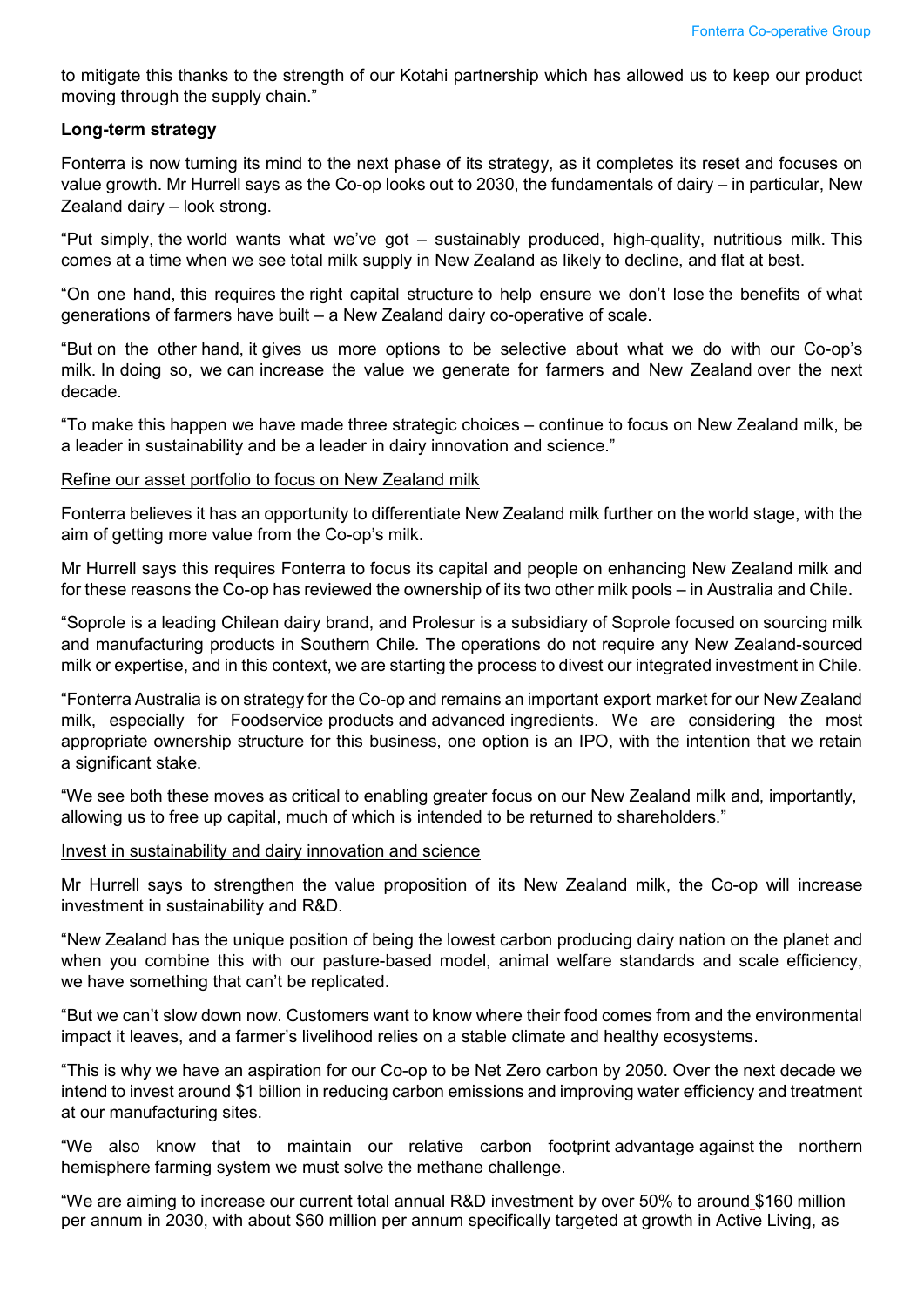we continue to look for solutions for the methane challenge and develop new innovative products to support our value growth plans.

"Our investment in sustainability initiatives across our supply chain, will support our investment in our brands to showcase our New Zealand sustainable nutrition story. This will put us in a position to further grow our Foodservice and Consumer channels across our markets in the Asia Pacific region and gain more value through our Ingredients channel by helping customers meet their own sustainability goals.

"As we move more milk into Foodservice and Consumer, we will direct less through our Ingredients channel and aim to shift more towards higher value ingredients such as in our Active Living business. This will see us focus more of our Ingredients business on solutions for physical, patient, digestive and mental wellness plus immunity where we can make the most of our expertise in dairy innovation," says Mr Hurrell.

#### Future growth opportunity – nutrition science solutions

Mr Hurrell says the Co-op's focus on value creation also opens up choices for investing in new, high value growth opportunities in future.

"We have an ambition to play more boldly in nutrition science solutions, which underpins a \$500 billion slice of the global health and wellness category.

"We have set up a dedicated team to explore what the future of Nutrition Science Solutions looks likes for our Co-op, and over the next year we'll narrow down and prioritise the areas where we can build a competitive advantage," says Mr Hurrell.

## **2030 financial targets[2](#page-3-0)**

"Our focus on New Zealand milk, sustainability, and innovation and science will see us shift every aspect of our business to create more value. In doing so we aim to continue to improve our financial performance and, as a result, strengthen our ability to repeatedly generate cash and create value for our shareholders and New Zealand," says Mr Hurrell.

There are four key value targets we're aiming to achieve by FY30:

- **1. An average Farmgate Milk Price range for the decade of \$6.50-\$7.50 per kgMS**
- **2. A 40-50% increase in operating profit** from FY21 and, with the reduced interest from having less debt, this should translate into an approximately 75% increase in earnings, giving us the ability to steadily increase dividends to around 40-45 cents per share by FY30
- **3. A Group Return on Capital of 9-10%**, up from 6.6% in FY21
- 4. Through planned divestments and improved earnings, **an intended return of about \$1 billion to shareholders by FY24,** and **around \$2 billion of additional capital available** for a mix of investment in further growth and return to shareholders. This is in addition to the approximately \$2 billion expected to be invested in sustainability and moving milk into higher value products.

"We have an incredible natural product made on the pastures of New Zealand farms, a business supported by a talented and committed team, and an exciting opportunity to create value. It's up to us as a Co-op to work together, make the necessary changes and ensure we're creating goodness for generations," says Mr Hurrell.

**ENDS** 

<span id="page-3-0"></span> <sup>2</sup> The figures under this heading are targets that we are aiming to achieve only. They should not be taken as forecasts or as a guarantee of returns to shareholders. They are subject to successfully completing a number of business initiatives and a number of assumptions each of which could materially affect the actual outcomes. The key assumptions and risks relating to these targets are set out in the booklet titled *Our Plans to 2030*. Please refer to the further detail at the end of this announcement.